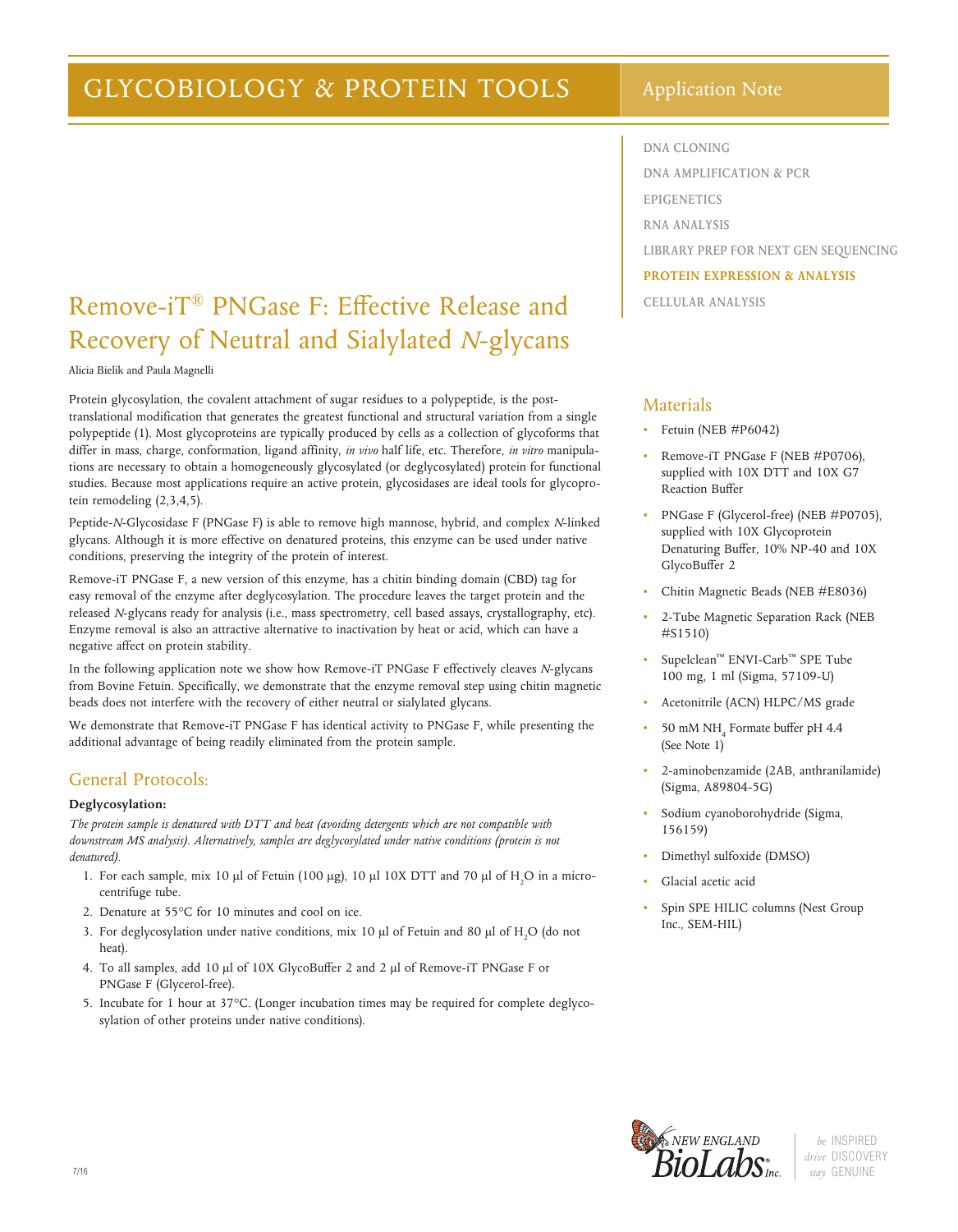### General Protocols (*continued*):

#### **PNGase F Removal using Chitin Magnetic Beads:**

*In this step, Remove-iT PNGase F is eliminated from the reaction. After the removal of the enzyme, the corresponding samples contain only deglycosylated protein and free glycans. Control samples are processed without performing this step, to determine whether chitin beads affect N-glycan recovery.*

- 6. Using a magnetic separation rack, rinse (twice) a 50 µl aliquot of Chitin Magnetic Beads with 500  $\mu$ l with 50 mM NH<sub>4</sub> Formate pH 4.4 (See Note 1).
- 7. Add 100 µl of the deglycosylation reaction containing Remove-iT PNGase F and rock for 10 minutes at 4°C. Back on the magnetic separation rack, allow the chitin beads to separate. Remove and save the supernatant transferring it to a fresh tube.
- 8. Wash the magnetic chitin beads three times with 100  $\mu$ l of 50 mM NH<sub>4</sub> Formate pH 4.4 (or buffer of choice), removing and saving the supernatant after each wash.
- 9. Combine all supernatants (See Note 2).

#### **Glycan Preparation:**

*Salts and proteins are removed, purified glycans are labeled with a fluorescent tag.*

#### *N***-glycan Purification:**

- 10. Condition an ENVI-Carb™ SPE Tube with 3 ml of acetonitrile (ACN) following by 1 ml of 50% ACN (See Note 3). Equilibrate with 3 ml water.
- 11. Apply deglycosylated sample from Step 9. Discard flow through, graphite will retain *N*-glycans. Wash twice with 1 ml water. Discard flow through.
- 12. Elute with 300 µl of 40% ACN/60% 50 mM NH<sub>4</sub> Formate pH 4.4 (See Note 4). Collect *N*-glycans in a 1.5 ml tube.
- 13. Lyophilize or dry in speedvac (See Note 5).

#### **Fluorescent labeling with 2-aminobenzamide (2AB):**

- 14. To dried sample, add 10 µl of 2AB Labeling Reagent (See Note 6) and 1 µl 50% acetic acid, mix.
- 15. Transfer to 0.2 ml PCR tubes. Incubate at 65°C for 2 hours (See Note 7).

#### **Cleanup:**

- 16. Condition a HILIC spin column with 350 µl ACN (spin at 1,100 rpm for 1 minute, discard flow through), followed by 350  $\mu$ l of 50 mM NH<sub>4</sub> Formate pH 4.4 (spin at 3,000 rpm 1 minute, discard flow through). Add another 50  $\mu$ l of 50 mM NH<sub>4</sub> Formate pH 4.4, spin at 1,100 rpm 5minutes, discard flow through.
- 17. Equilibrate with 350 µl of 90% ACN/50 mM NH<sub>4</sub> Formate pH 4.4 (spin at 1,100 rpm for 1 minute, discard flow through). Repeat a second time.
- 18. Dilute sample to 85% ACN: add 60 µl of ACN, mix (See Note 8). Apply to HILIC column, spin at 700 rpm for 3 minutes, discard flow through.
- 19. To remove unbound fluorescent label, wash column with 350  $\mu$ l 90% ACN/10% 50 mM NH<sub>4</sub> Formate pH 4.4, spin at 1,100 rpm for 1 minute, discard flow through. Repeat five times.
- 20. Spin at 3,000 rpm for 2 minutes to dry the column.
- 21. Elute 2AB-labeled *N*-glycans with 100 µl 50 mM NH<sub>4</sub> Formate pH 4.4., spin at 3,000 rpm for 1 minute. Collect in centrifuge tube.

#### **Liquid Chromatography/Mass Spectrometry (LC/MS)**

*Hydrophylic Interaction Liquid Chromatography (HILIC) in line with mass spectrometry has been successfully used to separate and identify glycoconjugates (6). The fluorescent label at the glycan reducing end (1:1 molar ratio) is crucial for precise quantitation, while it also facilitates electrospray ionization (ESI) for MS. Data is interpreted based on known N-glycan biosynthetic pathways, allowing the identification of individual glycan species (See Note 9).* 

22 A sample of labeled *N*-glycans (40 µl) was diluted with 160 µl of ACN, in an autosampler vial. The 2AB-labeled *N*-glycans were separated using a TSK gel Amide-80 column (Tosoh Bioscience LLC) on a Dionex Ultimate LC equipped with fluorescent detection (See Note 10), in line with a Velos LTQ Pro Mass Spectrometer equipped with a heated, electrospray-standard source (HESI-II probe) (See Note 11).

### Notes:

- 1. To prepare 50 mM Ammonium Formate Buffer add 1.91 ml formic acid to 1000 ml H2 O, adjust pH to 4.4 dropwise with ammonium hydroxide. Filter using a 0.2 micron filter.
- 2. A detailed protocol can be found at https://www.neb.com/protocols/2013/01/23/remove-it-pngase-fmagnetic-chitin-bead-protocol-p0706).
- 3. If flow is too slow, apply gentle positive pressure.
- 4. Low pH is needed to elute sialylated glycans.
- 5. To prevent sialic acid loss, do not overheat.
- Dissolve 5 mg 2 AB in 20 μl of DMSO, mix. Add 80 µl water. Add this solution (100  $\mu$ l) to 6 mg NaCNBH<sub>4</sub>. Use immediately. Discard unused solution following safety regulations.
- A thermocycler provides excellent temperature control and minimizes evaporation. However, any other suitable incubator can be used for this step.
- 8. It is critical to maintain a dilution in 85% acetronitrile: higher organic content might cause some glycans to precipitate out of solution, lower organic content will prevent glycans from binding to the HILIC column.
- 9. Since various isomers can be present, unequivocal assignment of structure is only possible following extensive analysis, such as MS/MS, which is not described here.
- 10. The glycans were separated using a gradient of 80%:20% to 40:60% ACN:50 mM  $NH<sub>4</sub>$  formate pH 4.4 for 34 min at 350  $\mu$ l/ min, 2 AB fluorescence was measured at 350 (ex)/420 nm (em). Injection vol: 100 µl
- 11. Optimized settings for positive mode detection of 2 AB-labeled *N*-glycans. A) ESI: spray voltage 3.5 kV; capillary temperature 250°C; sheath gas 11 psi, Aux gas and Sweep gas Flow rates 0, S-lens RF level % 66.

B) Ion Optics settings: Multiple 00 offset 2.5 V, Lens 0 voltage 6.5 V, Multiple 0 offset 7.0 V, Lens 1 voltage 16 V, Multiple 1 offset 6.5 V, Multiple RF Amplitude 600, Front lens 7.75 V.



*be* INSPIRED *drive* DISCOVERY *stay* GENUINE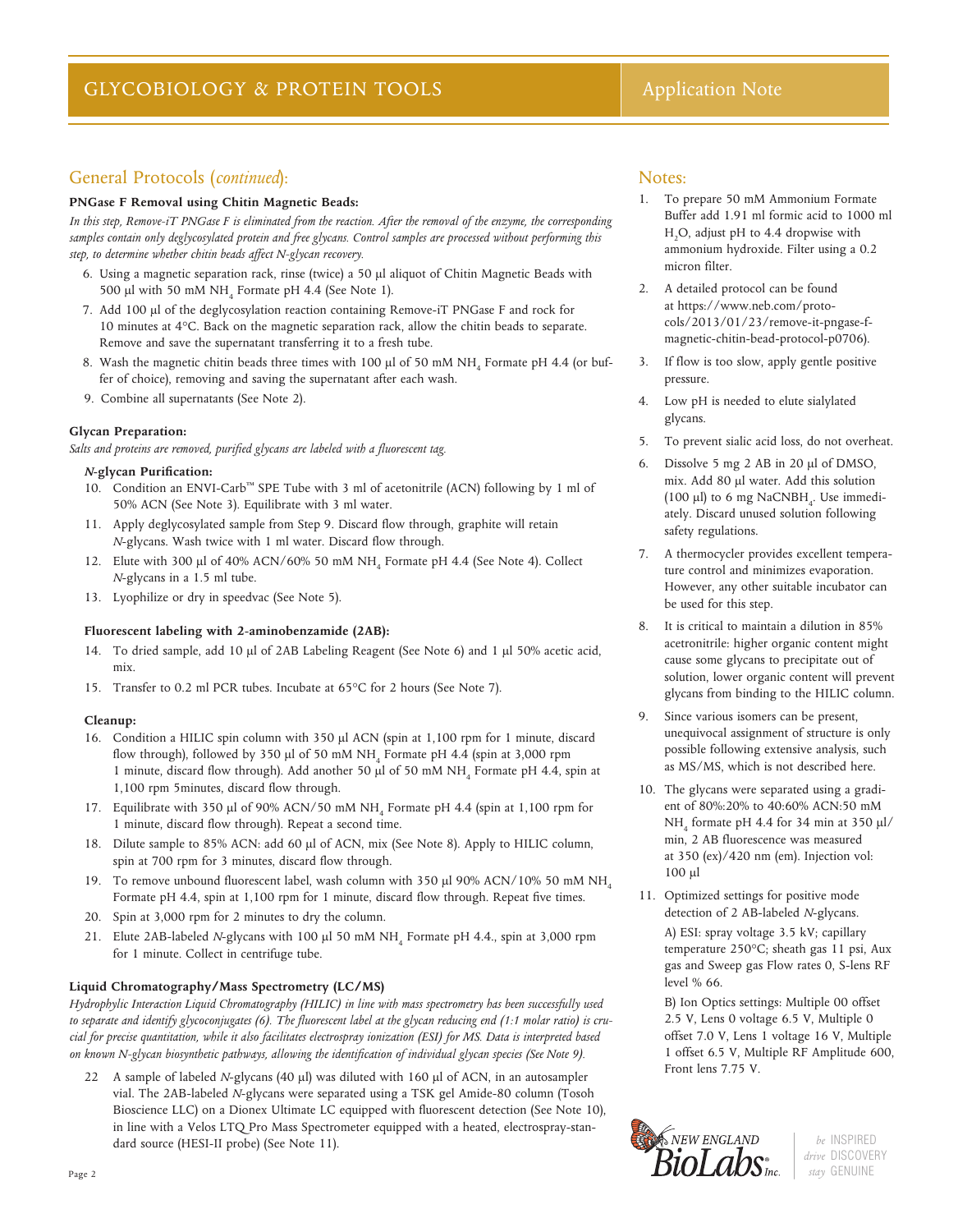### Results:

### Remove-iT PNGase F: Chitin Beads and *N*-glycan Recovery

It was previously determined that the PNGase F removal step is extremely efficient. Under the conditions described, there is no residual Remove-iT PNGase F in the supernatant (detectable by activity assay or mass spectrometry). Additionally, we observed complete recovery of the target protein (data not shown). In order to demonstrate that no *N*-glycan species, neutral or sialylated, are lost to nonspecific binding or entrapment to the chitin magnetic beads, the *N*-glycan-containing supernatant (after Remove-iT PNGase F removal) was compared with a control where chitin beads were not used.

Figure 1 shows the fluorescent trace of these samples, which have identical profiles. These experiments were run in triplicate, to calculate the average abundance of each glycoform. As shown in the lower profile, the overal recovery was around 85%, showing that very little material is lost during the handling of the chitin beads. In summary, there is neither bias or significant loss of *N*-glycan forms after the sample reaction is incubated in the presence of chitin.

Each glycoform species was identified according to its m/z: all the known fetuin *N*-glycans were observed (7).



Figure 1. Glycan profile is identical between samples with and without enzyme removal.

*N-glycan was incubated with (A) no chitin beads, and (B) with Remove-iT PNGase F according to recommended conditions. Results indicate 85% recovery after chitin removal, with no loss of sample due to non-specific binding.*

## Detailed Analysis of *N*-glycan Profiles from Remove-iT PNGase F and Standard PNGase F: Glycan Release Under Denaturing and Native Conditions

As shown in Figure 1, Remove-iT PNGase F removes all expected *N*-glycans from Bovine Fetuin. However, the presence of the CBD tag could result in subtle activity changes. These would become apparant as a bias in the relative abundance of the *N*-glycans released from a given sample. To investigate whether the CBD tag itself imposes constrains in the activity of the enzyme, a series of side-byside comparisons of Remove-iT PNGase F (used without the removal step) versus PNGase F were performed. Experimental triplicates were used in order to detect minor changes in the relative abundance of the glycans released.



*be* INSPIRED *drive* DISCOVERY